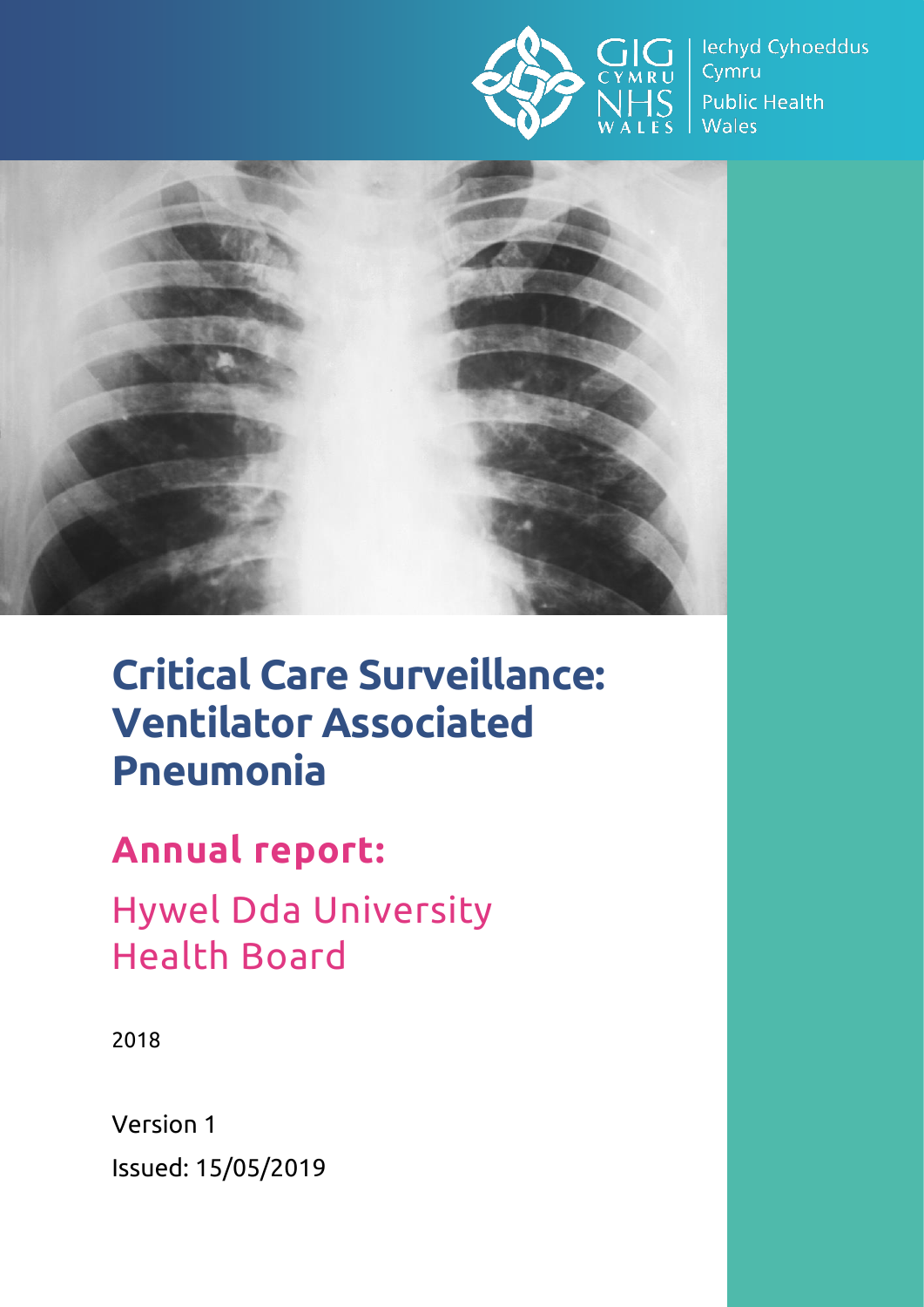#### **Contents**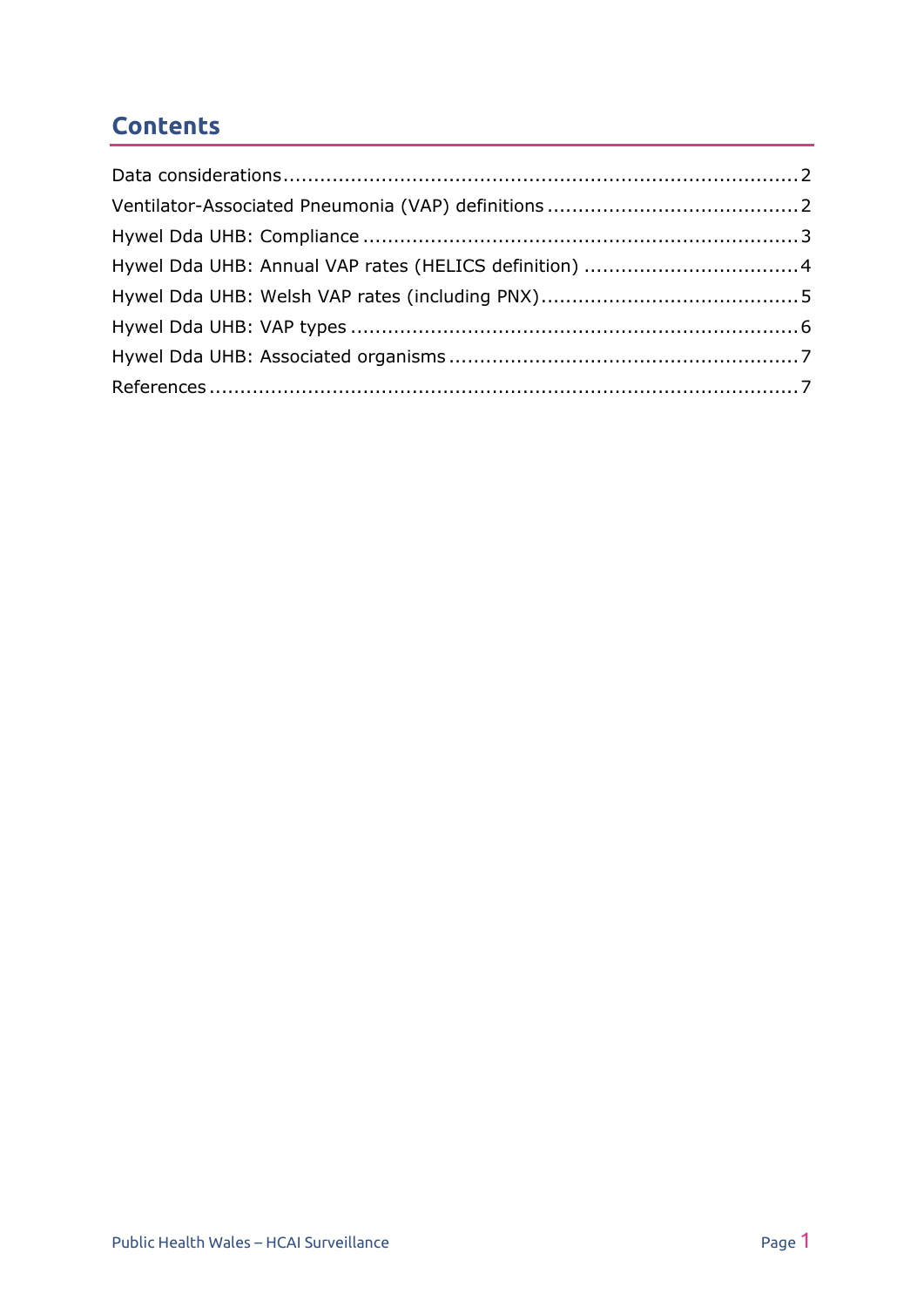#### <span id="page-2-0"></span>**Data considerations**

Data is captured at unit level in Ward Watcher across Wales. Once a month data is extracted and emailed to Public Health Wales. The information found in this report may differ slightly from that found in the quarter 4 report issued 31/1/19. This may be due to additional data being received for the annual report subsequently. For this reason the annual report should be referenced when mentioning annual VAP data.

This report relates to data provided from Bronglais, Glangwili, Prince Philip and Withybush hospitals.

#### <span id="page-2-1"></span>**Ventilator-Associated Pneumonia (VAP) definitions**

*The below details are a summary guide only, and should not be used to determine infection status. For a more detailed breakdown of the criteria, please see the HELICS definitions for ICU-acquired pneumonia.*

To be classified as a ventilator-associated pneumonia, an invasive respiratory device must have been present (even intermittently) in the 48 hours preceding the onset of infection; there must be two or more serial chest X-rays (CXR) or CT scans with a suggestive image of pneumonia (only one definitive CXR or CT scan is sufficient if there is no underlying cardiac or pulmonary disease). Additionally, there will be a combination of symptoms which include fever, leucopenia, leucocytosis, purulent sputum (or a change in sputum), cough, dyspnoea, tachypnoea, suggestive auscultation, ronchi, wheezing, and/or worsening gas exchange.

In addition to the clinical criteria, the following criteria determine which category the infection falls under:

PN1 – Protected sample + quantitative culture  $(10^4 \text{ CFU/ml BAL}/10^3 \text{ PB}$ , DPA).

- PN2 Non-protected sample (ETA) + quantitative culture (10 $^6$  CFU/ml).
- PN3 Alternative microbiological criteria.
- PN4 Sputum bacteriology or non-quantitative ETA.
- PN5 No microbiological criterion met (only clinical criteria).
- PNX Meets all requirements for PN1-4, but no CXR or CT scans have been done. Does not meet ECDC HELICS definition (but will be included for a Welsh VAP rate).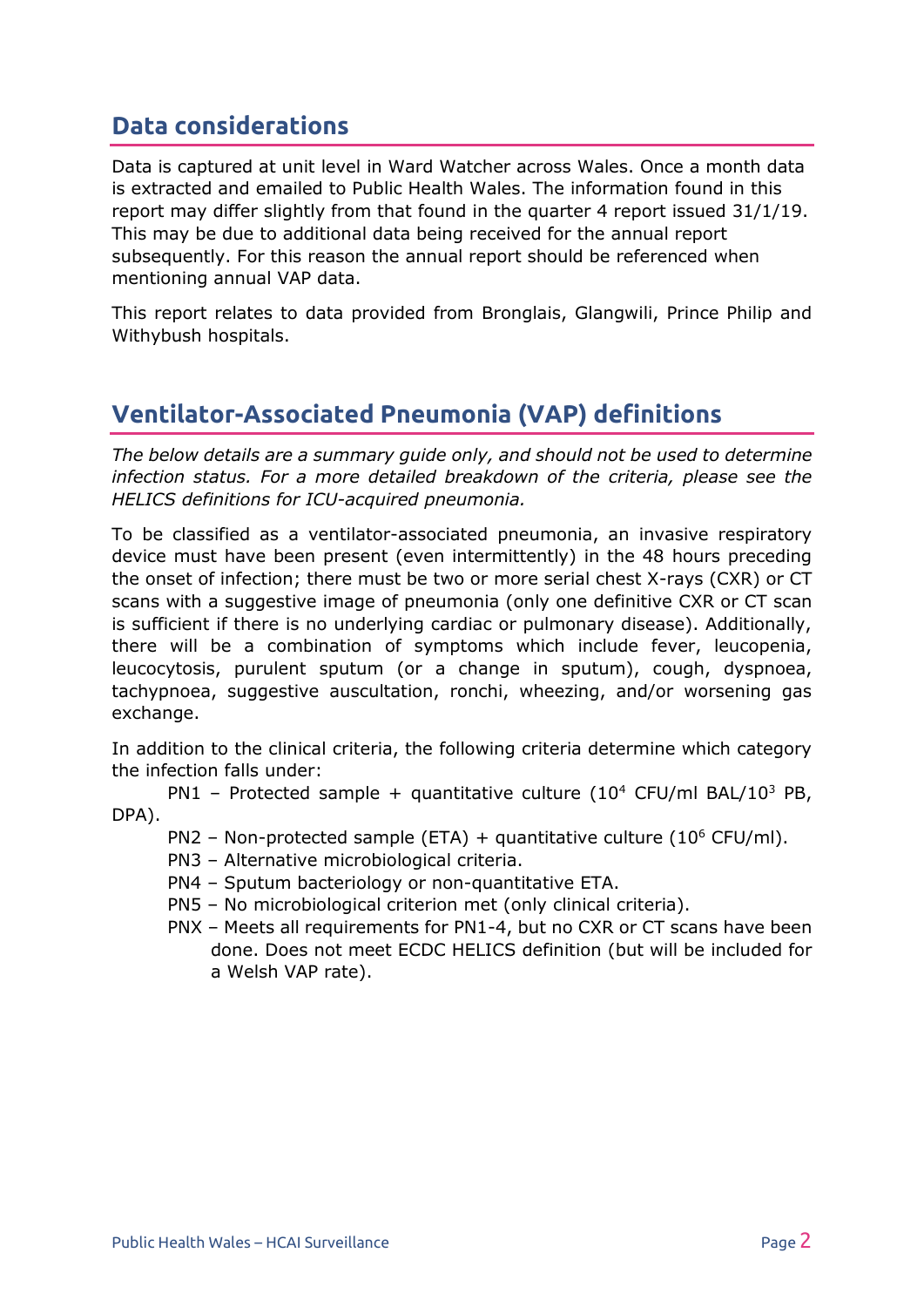### <span id="page-3-0"></span>**Hywel Dda UHB: Compliance**

This section shows compliance by year for Hywel Dda UHB. We would expect to receive one export per month (12 per year per hospital). During 2014 the methods of data capture changed which may account for the decreased compliance during those years. However no data was received for Hywel Dda UHB for 2018, and compliance has been very low since the introduction of Ward Watcher, meaning any data should be interpreted with caution due to incompleteness.



*Figure 1: Compliance trend for Hywel Dda UHB (2009-2018)*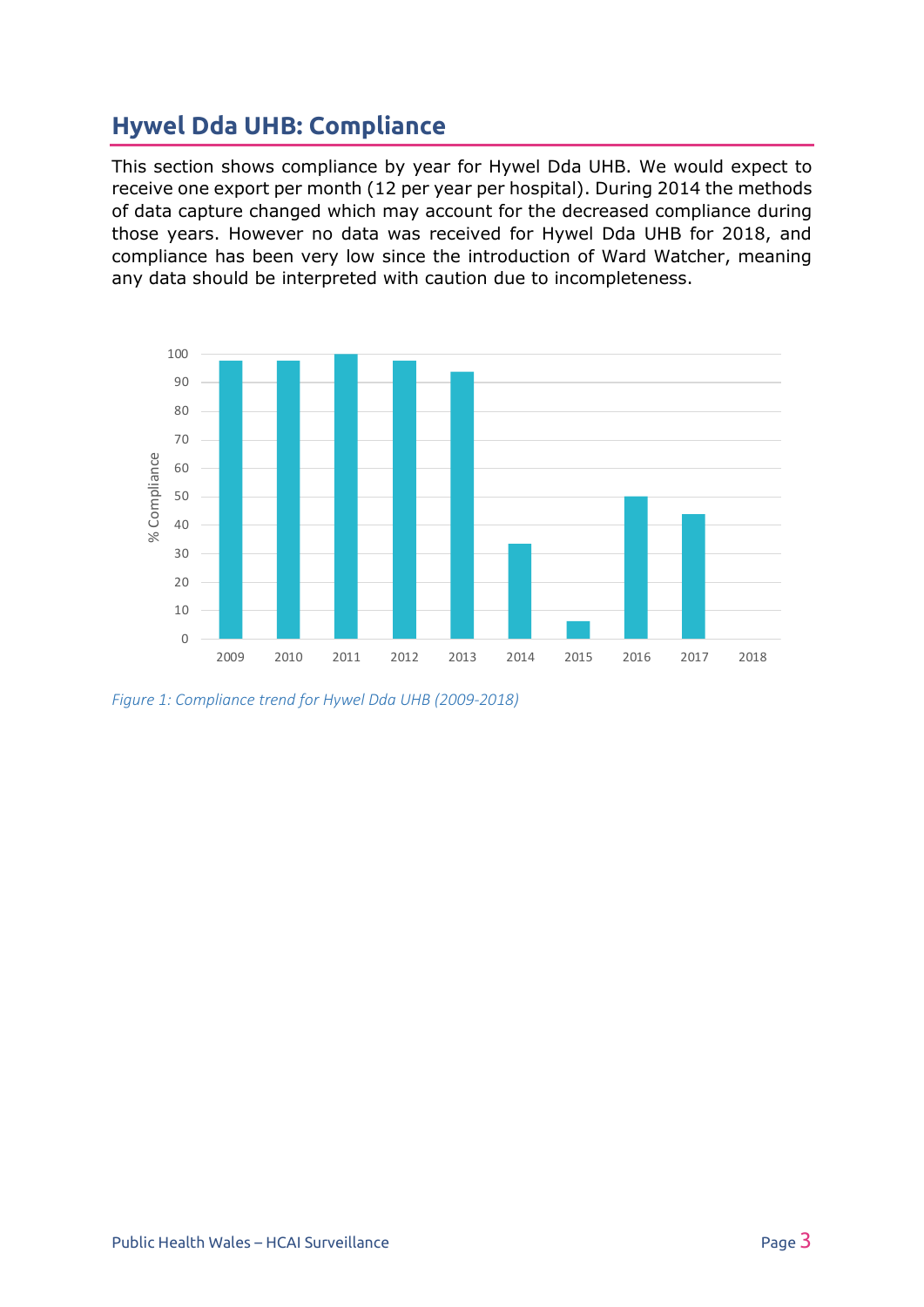#### <span id="page-4-0"></span>**Hywel Dda UHB: Annual VAP rates (HELICS definition)**

The European Centre for Disease Prevention and Control (ECDC) classifies VAPs according to the HELICS criteria. $1$  This section of the report details VAPs according to the HELICS criteria (PN1-PN5).



#### *Figure 2: Hywel Dda UHB HELICS VAP trend rate compared with all Wales (2009-2018)*

|           | Healthboard                  |                |                                                       | <b>NHS Wales</b>              |               |                                                       |
|-----------|------------------------------|----------------|-------------------------------------------------------|-------------------------------|---------------|-------------------------------------------------------|
| 2009-2018 | Ventilator<br>days<br>16,560 | $VAP*$<br>14   | VAP rate<br>(per 1,000<br>ventilator<br>days)<br>0.85 | Ventilator<br>days<br>192,016 | $VAP*$<br>403 | VAP rate<br>(per 1,000<br>ventilator<br>days)<br>2.10 |
| Year      |                              |                |                                                       |                               |               |                                                       |
| 2018      | ٠                            | ٠              |                                                       | 22,530                        | 42            | 1.86                                                  |
| 2017      | 1,934                        | 0              | 0.00                                                  | 24,209                        | 43            | 1.78                                                  |
| 2016      | 1,931                        | $\overline{0}$ | 0.00                                                  | 23,625                        | 52            | 2.20                                                  |
| 2015      | 198                          | $\Omega$       | 0.00                                                  | 10,496                        | 30            | 2.86                                                  |
| 2014      | 615                          | $\Omega$       | 0.00                                                  | 12,648                        | 25            | 1.98                                                  |
| 2013      | 2,286                        | $\Omega$       | 0.00                                                  | 22,264                        | 43            | 1.93                                                  |
| 2012      | 2,080                        | $\mathbf{0}$   | 0.00                                                  | 21,849                        | 50            | 2.29                                                  |
| 2011      | 2,695                        | 4              | 1.48                                                  | 18,705                        | 34            | 1.82                                                  |
| 2010      | 2,593                        | $\overline{2}$ | 0.77                                                  | 18,380                        | 33            | 1.80                                                  |
| 2009      | 2,228                        | 8              | 3.59                                                  | 17,310                        | 51            | 2.95                                                  |
|           |                              |                |                                                       |                               |               |                                                       |
|           |                              |                |                                                       |                               |               |                                                       |

There was no data reported for Hywel Dda UHB in 2018, and there have been no infections reported since 2011. This is likely due to poor compliance in overall reporting to Public Health Wales.

*\*Excluding infections recorded as PNX (PN0) on WardWatcher.*

|                         | 4.20 |
|-------------------------|------|
|                         | 3.15 |
| 2009-2018 Welsh average | 2.10 |
|                         | 1.05 |
|                         | 0.00 |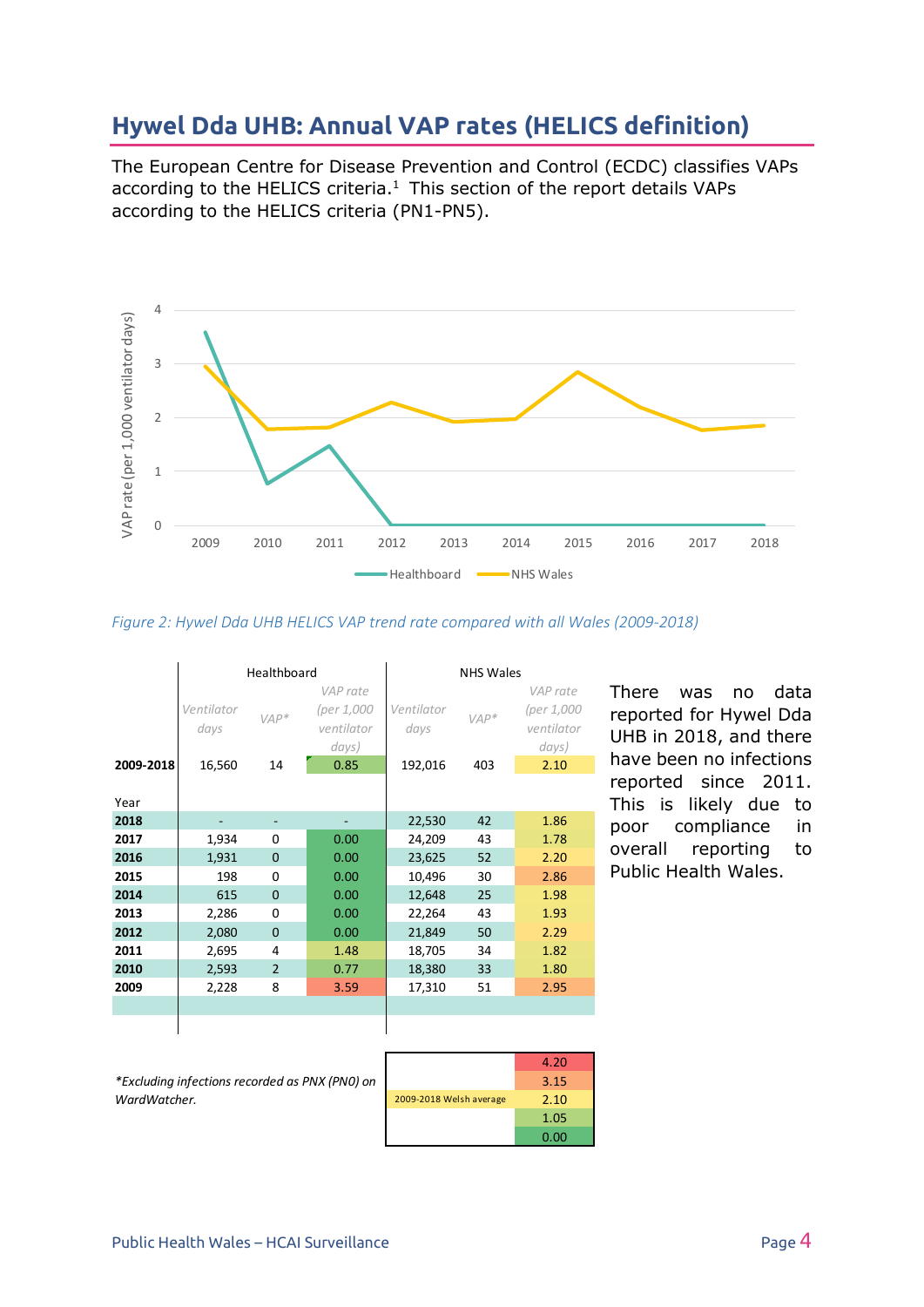### <span id="page-5-0"></span>**Hywel Dda UHB: Welsh VAP rates (including PNX)**

In 2016 a new PN code was added to capture infections meeting all requirements for PN1-4, but where no CXR or CT scans have been done. This was following reported incidence of VAPs in Wales being lower than other European regions and a study which was conducted by Public Health Wales.<sup>2</sup>

This section details all VAPs recorded including PNX and compares the rates with and without the additional code.



*Figure 3: Hywel Dda UHB VAP rate trend compared with HELICS VAP rate (2009-2018)*

|           | All VAPs<br>VAP rate |                |                          | <b>HELICS VAPS</b><br>VAP rate |                          |  |
|-----------|----------------------|----------------|--------------------------|--------------------------------|--------------------------|--|
|           | Ventilator<br>days   | $VAP*$         | (per 1,000<br>ventilator | $VAP**$                        | (per 1,000<br>ventilator |  |
| 2009-2018 | 16560                | 14             | days)<br>0.85            | 14                             | days)<br>0.85            |  |
|           |                      |                |                          |                                |                          |  |
| Year      |                      |                |                          |                                |                          |  |
| 2018      |                      |                |                          |                                |                          |  |
| 2017      | 1,934                | 0              | 0.00                     | 0                              | 0.00                     |  |
| 2016      | 1,931                | $\Omega$       | 0.00                     | 0                              | 0.00                     |  |
| 2015      | 198                  | 0              | 0.00                     | 0                              | 0.00                     |  |
| 2014      | 615                  | 0              | 0.00                     | 0                              | 0.00                     |  |
| 2013      | 2,286                | 0              | 0.00                     | 0                              | 0.00                     |  |
| 2012      | 2,080                | $\Omega$       | 0.00                     | 0                              | 0.00                     |  |
| 2011      | 2,695                | 4              | 1.48                     | 4                              | 1.48                     |  |
| 2010      | 2,593                | $\overline{2}$ | 0.77                     | $\overline{2}$                 | 0.77                     |  |
| 2009      | 2,228                | 8              | 3.59                     | 8                              | 3.59                     |  |

There was no data reported for Hywel Dda UHB in 2018, and there have been no infections reported since 2011. This is likely due to poor compliance in overall reporting to Public Health Wales.

*\*\*Excluding infections recorded as PNX (PN0) on WardWatcher. \*Including infections recorded as PNX (PN0) on WardWatcher.*

| 1.69 | 1.69 |
|------|------|
| 1.27 | 1.27 |
| 0.85 | 0.85 |
| 0.42 | 0.42 |
| 0.00 | 0.00 |
|      |      |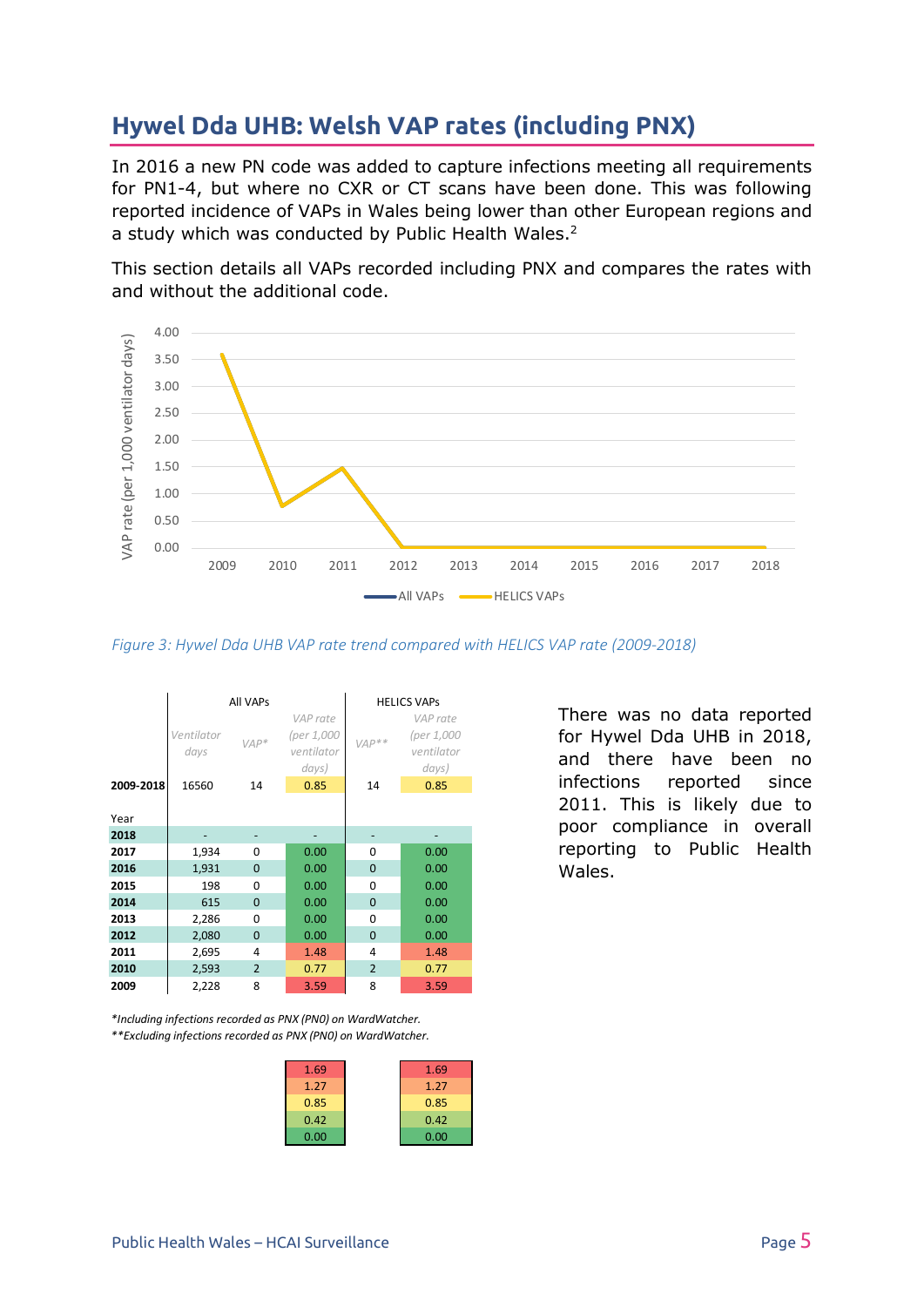### <span id="page-6-0"></span>**Hywel Dda UHB: VAP types**

The following figure shows the number of VAPs broken down the by type of VAP recorded by the surveillance. The VAP types include those as noted by HELICS (PN1-PN5), and includes the Welsh PNX type from 2016 onwards.



*Figure 4: VAPs recorded by type for Hywel Dda UHB (2009-2018)*

*Table 1: VAP types for Hywel Dda UHB (2018)*

|                       | 2018                         |    |  |
|-----------------------|------------------------------|----|--|
|                       | <b>Healthboard NHS Wales</b> |    |  |
| PN1                   | 0                            | 26 |  |
| PN <sub>2</sub>       | 0                            | 0  |  |
| PN <sub>3</sub>       | 0                            | O  |  |
| PN4                   | 0                            | 13 |  |
| PN <sub>5</sub>       | 0                            | 3  |  |
| <b>Total (HELICS)</b> | 0                            | 42 |  |
| <b>PNX</b>            | 0                            | 24 |  |
| Total (inc. PNX)      |                              | 66 |  |

During 2018, the most common VAP type reported across Wales was PN1 followed by PNX. There were no VAPs reported in Hywel Dda UHB.